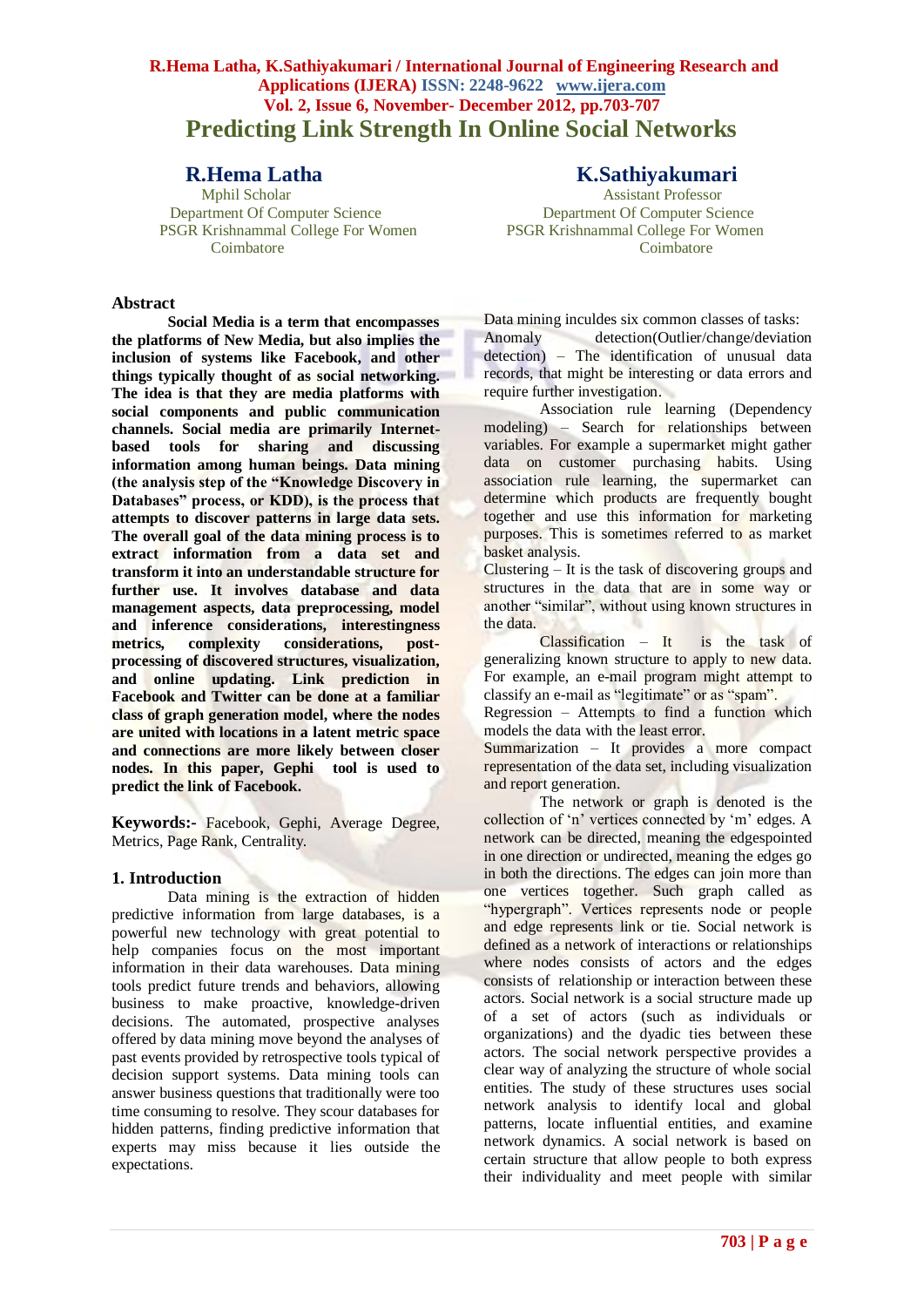interest. This structure includes having profile, friends, blogs post, weights and usually something unique to that particular social networking websites such as the ability to 'poke' people on facebook. The "Profile" gives basic information about the particular user i.e., location, age, etc. The "Friends" are trusted members of the site that are allowed to post comments on the profile or send private messages. Friends are the heart and soul of social networking. The "Groups" are used to find people with similar interest or engage in discussions on certain topics. Sometimes groups are called by other names, such as "networks" on Facebook. The "Discussion" is a primary focus of groups is to create interaction between users in the form of discussions. Most social networking websites supports discussion boards for the groups, and also allows members of the group to post picture, music, video clips, and other tidbits related to the group. The "Blog" is an another feature of some social networks, it is used to create own blog entries. Blogging through a social network is perfect for keeping people informed on what you are up to.

Facebook is more of a personal networking site as it promotes "reconnecting" with old high school, college, post graduate and former corporate friends and associates. Many have extended their networks to include commercial interests as well. Blogs, in and of itself, a form of social networking, is often linked through RSS (Really Simple Syndication) on Facebook pages so those within one"s personal network can view the blogposts on the home page of the Facebookuser. It is a popular free social networking website that allows registered users to create profiles, upload photos and video, send messages and keep in touch with friends, family and colleagues. The site, which is available in 37 different languages, includes public features such as:

Groups- allows members who have common interests to find each other and interact. Events- allows members to piblicize an event, invite guests and track who plans to attend.

Pages- allows members to create and promote a public page built around a specific topic.

Presence technology- allows members to see which contacts are online and chat.

Within each mamber"s personal profile, there are several key networking components. The most popular is arguably the Wall, which is essentially a virtual bulletin board. Messages left on a member"s Wall can be text, video or photos. Another popular component is the virtual Photo Album. Photos can be uploaded from the desktop or directly from a cell phone camera. There is no limitation on quantity, but facebook staff will remove inappropriate or copyrighted images. An interactive album feature allows the member"s

contacts (who are generically called "friends" ) to comment on each other"s photos and identify (tag) people in the photos. Another popular profile components is Status Updates, a microblogging feature that allows members to broadcast short Twitter-like announcements to their friends. All interactions are published in newsfeed, which is distributed in real-time to the Member's friends.

Facebook offers a range of privacy options to its members. A member can make all communications visible to everyone, can block specific connections or can keep all communications private. Members can choose whether or not to be searchable, decide which parts of the profile are public, decide not to put in their newsfeed and determine exactly who can see their post. For members wished to use Facebook to communicate privately, there is a message feature, which closely resembles email.

Link prediction is spread throughout the work to uncover the missing links in the profile of realworld networks, which are usually obtained through different kinds of sampling methods. Link prediction is one of the challenging research topics in social network. There are two main data sources for predicting links between nodes: 1) attributes of nodes, and 2) structural properties of networks that connect nodes. In the case of online social networks, node represent users and their attributes (personal information) are not always available. The latter data source (structural properties) is preferable for the purpose of predicting links of online social networks.

# **1.1. Gephi**

Gephi is an interactive visualization and exploration platform for all kinds of networks and complex systems, dynamic and hierarchial graphs. Gephi is a tool for people that have to explore and understand graphs. Like Photoshop but for data, the user interacts with the representation, manipulate the structures, shapes and colors to reveal hidden properties. The goal is to help data analysts to make hypothesis, intuitively discover patterns, isolate structure singularities or faults during data sourcing. It is a complementary tool to traditional statistics. This is a software for Exploratory Data Analysis. Gephi tool provides an fastest graph visualization engine to speed-up understanding and pattern discovery in large graphs. Gephi is powered by adhoc OpenGL engine, it is pushing the envelope on how interactive and efficient network exploration can be.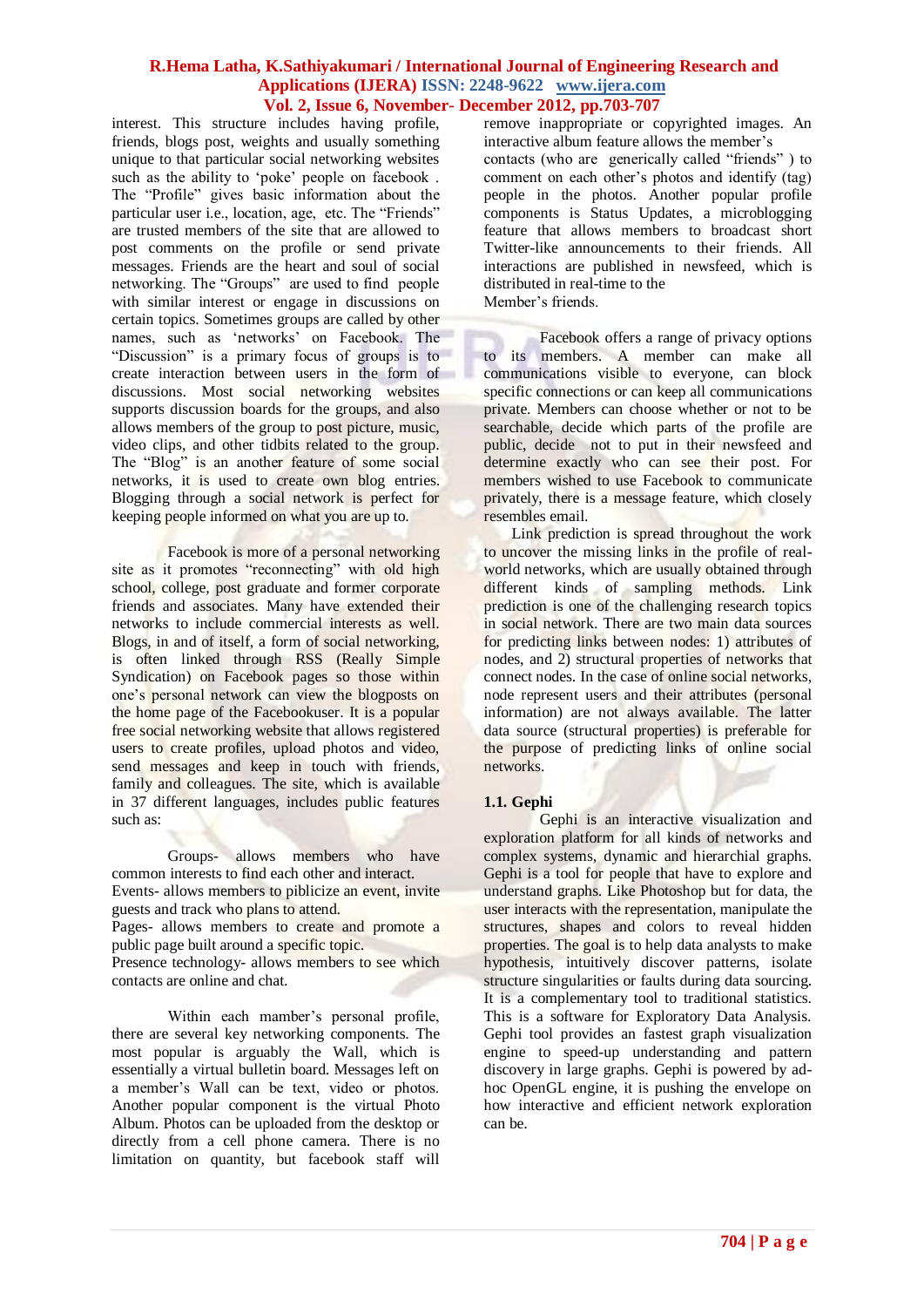- Networks up to 50,000 nodes and
- 1,000,000 edges
- Iterate through visualization using dynamic filtering
- Rich tools for meaningful graph manipulation

Gephi is a modular software and can be extended with plug-ins. Plug-ins can add new features like layout, filters, metrics, data sources, etc. or modify existing features. Gephi is written in Java so anything that can be used in Java can be packaged as a Gephi plug-in.

#### **1.1.1.Layout**

Layout algorithm give the shape to the graph. Gephi provides state-of-art algorithms and layout algorithms, both for efficiency and quality. The Layout palette allows user to change layout settings while running, and therefore dramatically increase user feedback and experience.

- Force-based algorithms
- Multi-levelalgorithms(graph coarsening)

#### **1.2 Metrics**

The statistics and metrics framework offer the most common metrics for social network analysis (SNA) and scale-free networks.

- Betweenness, Closeness, Diameter, Clustering Coefficient, Average shortest path, PageRank, HITS
- Community detection (Modularity)
- Random generators

### **1.3 Create cartography**

Use ranking or partition data to make meaningful the network representation. Customize colors, size or labels to bring sense to the network representation.

### **1.4 Clustering and Hierarchical Graph**

Explore multi-level graphs with Gephi by facilitating exploration and edition of large, hierarchically structured graphs, e.g., social communities, biochemical pathways or network traffic graphs. Aggregate networks using data attributes or use built-in clustering algorithm.

- Expand and contract subgraphs in Meta node.
- Link and attribute clustering

#### **1.5 Modular**

Gephi 0.7 architecture is modular and therefore allows developers to add and extend functionalities with ease. New features like Metrics, Layouts, Filters, Data sources and more can be easily packaged in plugins and shared.

# **2. Methodology**

Gephi offers a set of powerful calculation tools that allow us to further explore the qualities of the Swamy network. One basic and useful calculation is the in-degree and out-degree of the network nodes. In a directed graph (one-way relationships), it has an immigrant-destination model, in-degree refers to the number of incoming edges and out-degree refers to the number of outgoing edges. In classic social network analysis a high in-degree is typicallycalled popularity and a high out-degree is referred to as gregariousness. For our purposes, Swami receives an high number of immigrants could likewise be called popular (as an immigrant destination).

#### **2.1. Modularity**

Modularity measures how well a network decomposes into modular communities. A high modularity score indicates sophisticated internal structure. This structure, often called a community structure, describes how the network is compartmentalized into sub-networks. These subnetworks (or communities) have been to have significant real-world meaning. The network modularity score is 0.444 and there are 11 distinct communities in a network with 243 nodes. A community can be easily grouped into a set of nodes with dense connections between them. The modularity invokes community-detection algorithm.

One of the most widely used methods for community detection is modularity maximization. Modularity is a benefit function that measures the quality of a particular division of a network into communities. The modularity maximization method detects communities by searching over possible divisions of a network for

one or more that have particularly high modularity.

#### **2.2. Connected Component**

The Connected Component feature calculates the number of strongly and weakly connected components in a network. The Swamy network has 243 strongly connected components and 4 weakly connected components. It detects that the network has many more strongly connected components than weakly connected components. The connected components invokes depth-first search and linear graph algorithm.

#### **2.3. Graph Density**

Graph Density measures how close the network is to complete. A complete graph has all possible edges and density equal to 1. Thus Graph Density results 0.035 (directed) – reports very closer graph.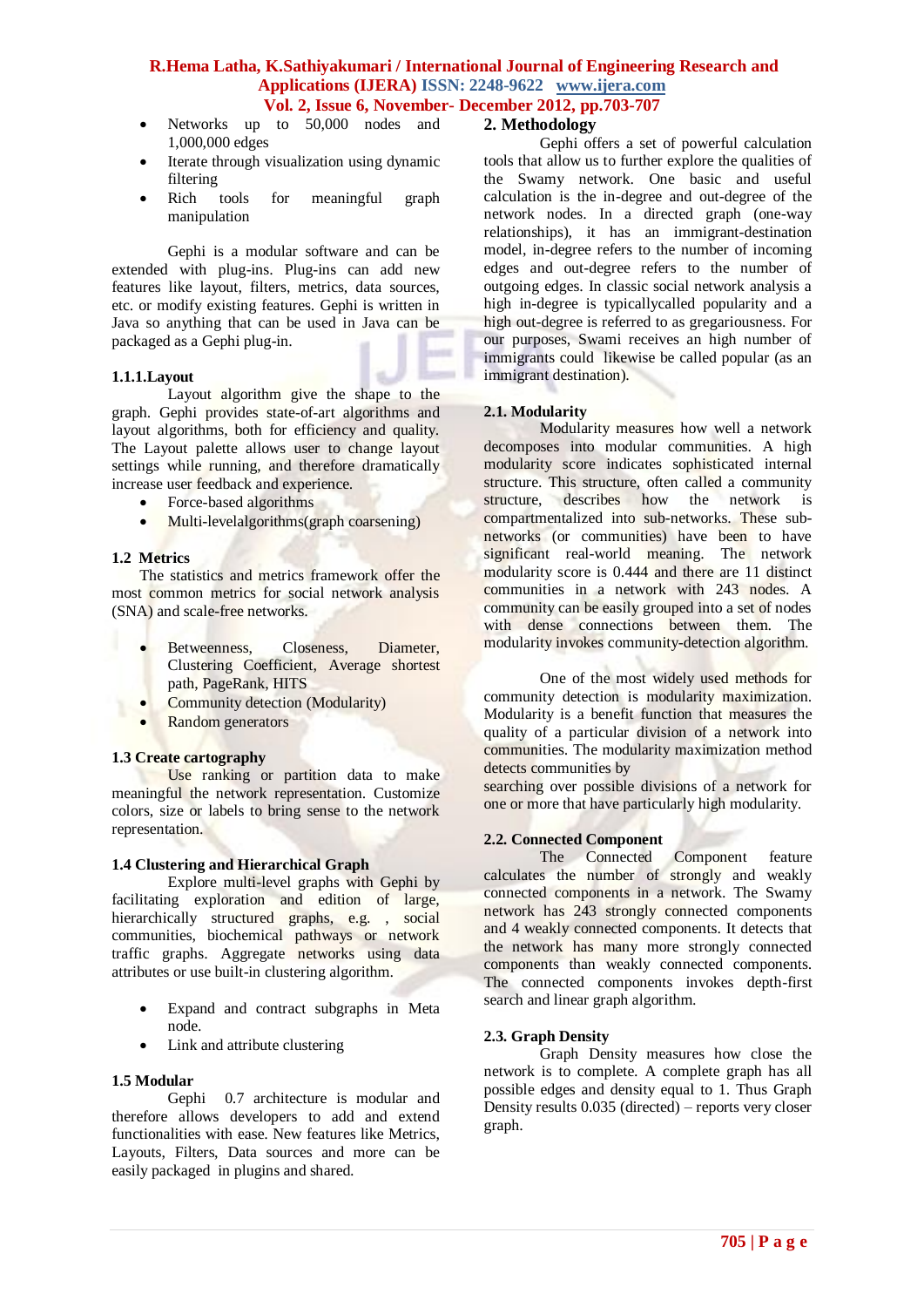#### **2.4. Page Rank**

Page Rank is a feature made with social networking. It measures the importance of each node within the network. The metric assigns each node a probability that is the probability of being at the page after many clicks. The standard adjacency matrix is normalized so that the columns of the matrix sum to 1. The Page Rank measures not only by how many other nodes are connected to it, but how many nodes "Those nodes" are connected to.

### **2.5. Average Degree**

Average Degree is the sum of edges of a vertex.

#### **2.6. Average Weighted Degree**

Average of sum of weights of the edges of nodes. The graph is designed in such a way that, weight of an edges represents, how many times that edges is traversed between a pair of nodes. Thus, if weight of node is higher, it means it has been visited many times than any other low weight degree node.

#### **2.7. Centrality**

Within the scope of graph theory and network analysis, there are various types of measures of the centrality of a vertex within a graph that determine the relative importance of a vertex within the graph (i.e. how influential a person is within a social network, or, in the theory of space syntax, how well-used a road is within an urban network). Many of the centrality concepts were first developed in social network analysis, and many of the terms used to measure centrality reflect their sociological origin.

There are four measures of centrality that are widely used in network analysis:

- Degree Centrality
- Betweenness
- Closeness and
- Eigenvector

#### **2.8. K-Core Algorithm**

In social networks analysis one of the major concerns is identification of cohesive subgraphs of actors within a network. Friendship relation publications citation and many other more. Many studies and researches are focused on social network analysis, including in data mining. It is really important to find patterns in behavior of large online social networks, so the firms behind are able to create better mechanism to handle all that information with lower cost.

Online service such as Facebook, have millions of users using their services simultaneously and interacting with others. Even in different services, the behavior of the network is similar.

People tend to interact in the same way as they do in real life, in a structure called "small world" where people in a social network can reach any other person with less than seven steps. Such behavior can be studied to prevent disease propagation or to predict how fast an information can flow in society. Several notions were introduced to formally describe cohesive groups: cliques, n-cliques, nclans, n-clubs, k-plexes, k-cores, lambda sets. For most of them it turns out that they are algorithmically difficult, classified as NP hard. However for cores very efficient algorithm exists.

#### **2.9. K-Core Technique**

There are several tasks when handling with social networks.

Link-based object classification – It can classify the object based on its links.

Object type prediction – It can predict the object type based on the objects linked to it.

Link type prediction – Here it want to predict the link type based on the objects linked by it.

Predicting link existence – It predicts link existence between two objects.

Link cardinality estimation – There are several ways to estimate the cardinality of a link, such as counting the number of links of an object, or counting the numbers of smallest paths that pass through an object.

Object reconciliation – The task is to check whether two objects are the same, based on the links and attributes.

Group detection  $-$  It is a clustering task. Here it want to know when a group of objects belong to the same group.

Subgraph detection – Subgraph identification is to find characteristic subgraphs in a network. This is a form of search in graphs.

Metadata mining – Metadata is data about data.

This technique tells about the group detection in social networks based on the degree of each node in the network.

# **2.9.1 K-Core Algorithm**

A k-core of a graph G is a maximal connected subgraph of G in which all vertices have degree al least k. Equivalently, it is one of the connected components of the subgraph of G formed by repeatedly deleting all vertices of degree less than k. If a non-empty k-core exists, then, clearly, G has degeneracy al least k, and the degeneracy of G is the largest k for which G has a k-core.

A vertex *u* has coreness *c* if it belongs to a C-core but not to any  $(c+1)$ -core.

The concept of a *k-core* was introduced to study the clustering structure of social networks and to describe the evolution of random graphs; it has also been applied in bioinformatics and network visualization.